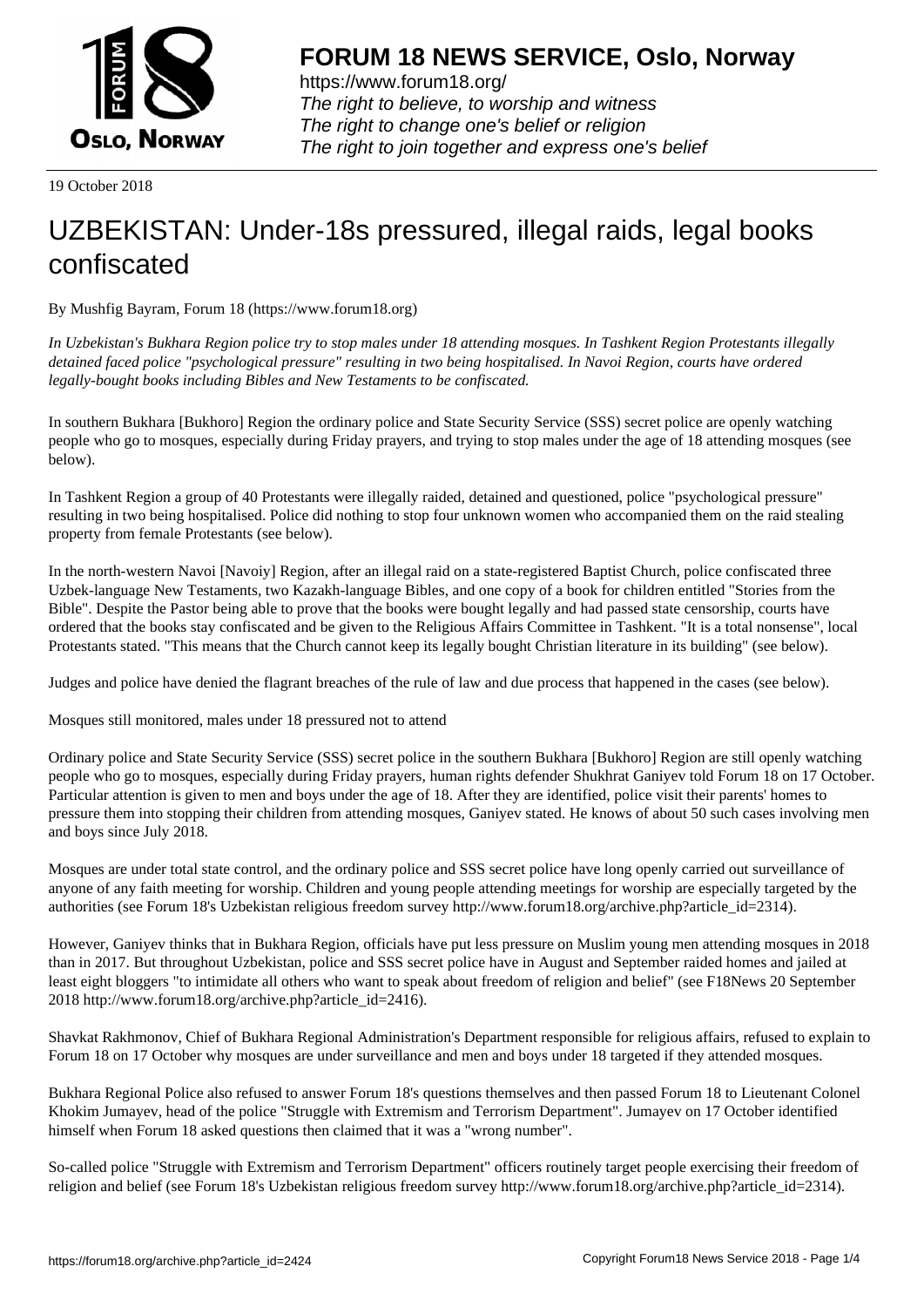On 30 September, about 20 officers of Bostanlyk District Police in Tashkent Region raided a group of 40 Protestants from an ethnic Korean church and other Protestant churches meeting at a Protestant centre in Kyzl-Su, a Protestant who asked not to be named for fear of state reprisals told Forum 18 on 5 October. The police arrived in eight police cars in the middle of the day. Leading the raid were officers Khusniddin Sharipov and Shakhzod (who would not give his last name).

The police also brought four unidentified women with them, who began "pushing retreat participants around, searched the bags of women only, and stole anything they wanted from the bags", the Protestant stated. When the Protestants complained to the accompanying police officers, "they did not react at all" to the open theft of private property.

The Protestant told Forum 18 that they know that in the past the police have "used such women during their raids as witnesses to open prosecutions against Protestants" (see eg. F18News 17 May 2017 http://www.forum18.org/archive.php?article\_id=2280). The authorities also try to pressure members of religious communities into becoming informers (see eg. F18News 6 April 2018 http://www.forum18.org/archive.php?article\_id=2367).

## Illegal search and confiscations

The police then illegally without a search warrant began searching the Protestant centre. They filmed the centre and the Protestants without their permission. Police also confiscated numerous items of church property, including a laptop computer, guitar, overhead projector, loudspeaker, three microphones, three electric kettles, music stands, a writing board, and two Christian books. Also against the law, the police provided no formal record of the confiscations.

Police routinely break the law, and unfair trials are also common (see Forum 18's Uzbekistan religious freedom survey http://www.forum18.org/archive.php?article\_id=2314).

About two and half hours after the raid began, police then forced meeting participants (who included babies and young children aged under 5) into a bus and took them to the local Buston Police Station. They were kept there for 30 minutes until higher authorities ordered the police to take the Protestants to Bostanlyk District Police Station.

"Psychological pressure" resulting in hospitalisation, illegal detention

At Bostanlyk District Police Station, police applied severe "psychological pressure" to the detainees. This resulted in one of the Protestant woman and a five year old girl having to be taken to hospital.

Torture, particularly against women, is common used by the authorities (see Forum 18's Uzbekistan religious freedom survey http://www.forum18.org/archive.php?article\_id=2314). Despite President Shavkat Mirziyoyev's claims and legal changes claiming to ban torture and punish the perpetrators, torture continues with many afraid to complain for fear of state reprisals (see F18News 1 May 2018 http://www.forum18.org/archive.php?article\_id=2374).

"The police took photographs of the adults and children," a Protestant who wished to remain anonymous for fear of state reprisals told Forum 18. "The children were questioned about their school activity. All the detained Protestants had to write statements."

The police released all the detainees at 2 am on 1 October after 12 and half hours of detention. "This is unlawful as the police cannot lawfully detain people in a police station for more than three hours solely for the purpose of identifying them," the Protestant pointed out.

## "No such raid took place"

The duty officer at Bostanlyk District Police Station, who refused to give his name, refused to answer when Forum 18 questioned him about the police's illegal actions. He then claimed that "no such raid took place". When Forum 18 asked to be put through to other police officers, including those whose role includes repressing freedom of religion and belief, the duty officer replied: "You cannot talk to anyone because the raid did not take place." He then put the phone down.

Begzod Kodyrov, Deputy Chair of the Religious Affairs Committee in the capital Tashkent, refused to discuss the case with Forum 18 on 17 October. He then put the phone down. The telephones of Jasur Akramov, Chair of the Religious Affairs Committee, went unanswered on 17 October. Akramov and other Committee officials routinely avoid answering questions about why the state with the Committee violates people's freedom of religion and belief (see eg. F18News 18 July 2018 http://www.forum18.org/archive.php?article\_id=2396).

Church raided, books confiscated, illegal fines, Bible claimed to be banned

On 17 May police in Uchkuduk in the north-western Navoi [Navoiy] Region raided the state-registered Baptist Church's building,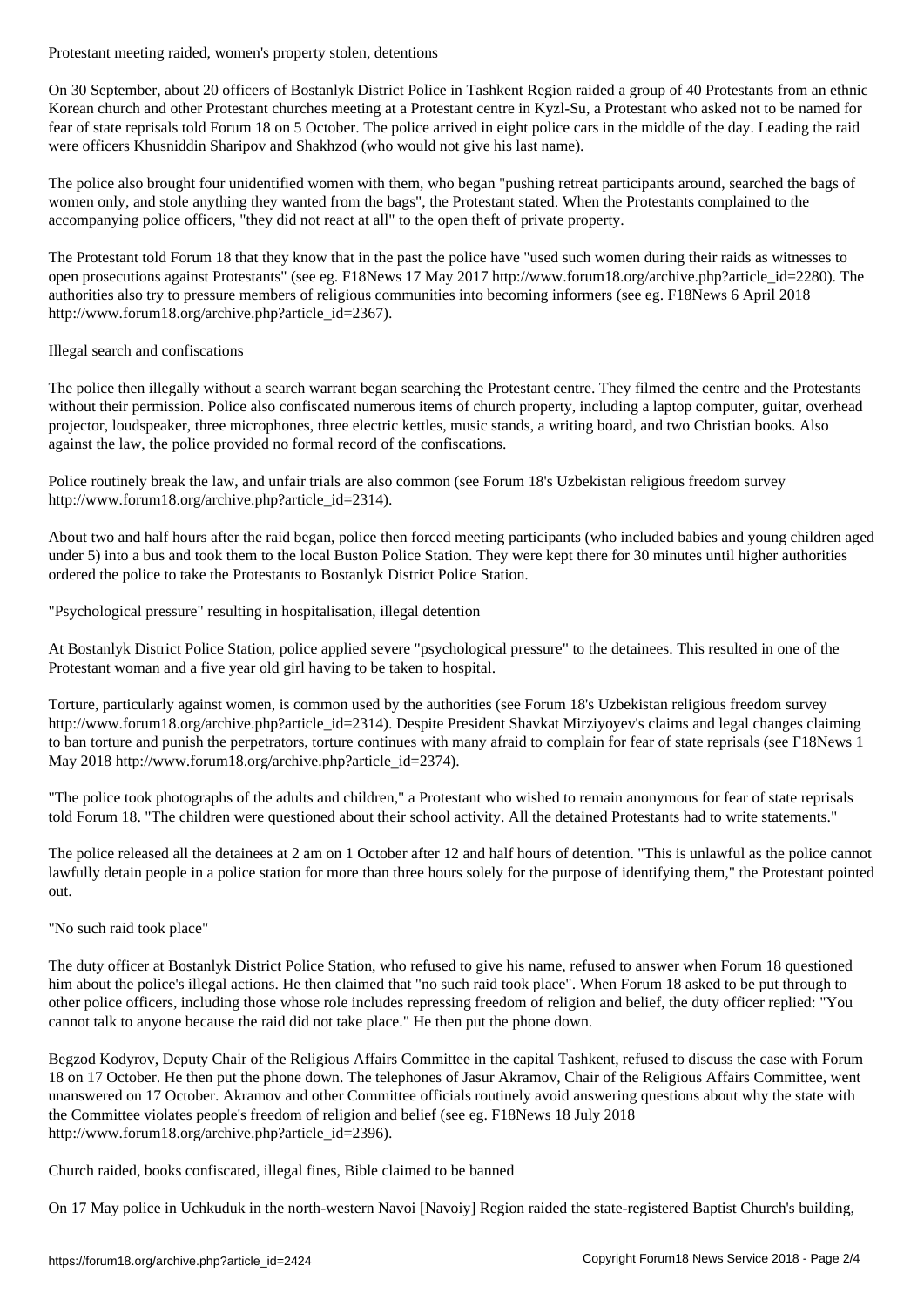search warrant, police searched the Church and confiscated Christian books bought from the state-registered Bible Society of Uzbekistan.

All the confiscated books were also stamped as approved by the Religious Affairs Committee. They were three Uzbek-language New Testaments, two Kazakh-language Bibles, and one copy of a book for children entitled "Stories from the Bible".

Uzbekistan imposes total censorship of all printed and electronic religious literature, and police often confiscate books which have passed the state's compulsory censorship (see Forum 18's Uzbekistan religious freedom survey http://www.forum18.org/archive.php?article\_id=2314).

On 4 July the Church's Pastor Igor Zherebyatnikov and caretaker Iskhok Urazov were tried at Uchkuduk Court for breaking Administrative Code Article 184-2 ("Illegal production, storage, or import into Uzbekistan, with the intent to distribute or actual distribution, of religious materials by physical persons"). The Judge fined Pastor Zherebyatnikov 861,200 Soms or 5 times the minimum monthly wage, and Urazov 172,400 Soms or the minimum monthly wage, Baptists told Forum 18.

The Judge did not give his name during the court hearing.

The Judge also ordered the destruction of all the literature including the Bibles and New Testaments. Courts often order the destruction of religious texts (see Forum 18's Uzbekistan religious freedom survey http://www.forum18.org/archive.php?article\_id=2314).

"We did everything according to the law"

Major Laziz Sadikov, Deputy Chief of Uchkuduk Police claimed to Forum 18 on 17 October that "we did everything according to the law. We did not violate anything". When Forum 18 asked what exact legal basis the police had for confiscating the books and opening a case against the Baptists, he replied: "Tell the Baptists to come to me and I will explain to them." He then refused to discuss the case further.

Appeal, books still confiscated

On 25 September, Navoi Regional Administrative Court upheld the fines, but ordered that all the books should not be destroyed but instead given to the Religious Affairs Committee in Tashkent. This was despite Pastor Zherebyatnikov being able to give the Court written proof that the books had been bought legally.

"It is a total nonsense," local Protestants stated. "This means that the Church cannot keep its legally bought Christian literature in its building."

Illegally, the Baptists were not given a written copy of the decision, which is supposed to be provided within three days of the hearing. Without a copy of the decision the Baptists cannot legally make an appeal.

The Judge did not give his name during the court hearing, but an official subsequently told Forum 18 that he was Judge Abubakir Rakhimov.

Judge Rakhimov refused to discuss the case. "If you or the Baptists are not happy with my decision, you can make an appeal," he told Forum 18 on 17 October. He then refused to talk more.

"The confiscated books were illegal"?

Judge Mamura Savurova, Deputy Chair of Navoi Court, claimed to Forum 18 on 17 October that "the confiscated books were illegal", even when Forum 18 pointed out that all of them had passed state censorship and been legally bought.

Asked how she can prove her claim, Judge Savurova claimed that the "Religious Affairs Committee expert analysis of the books says that their import into Uzbekistan is banned". Asked how it is possible that the import of Bibles or New Testaments, which are known sacred texts, is banned, she replied: "You ask that question to the Religious Affairs Committee."

When Forum 18 asked Judge Savurova why the Baptists had illegally not been given a copy of the appeal court decision, she claimed: "On the third day we sent the copy of the decision by mail. It's not our fault if they have still not received it."

An official of the "Expert Analysis" Department of the Religious Affairs Committee, who refused to give his name, refused to answer Forum 18 and put the phone down when asked why the "expert analysis" claimed that the books were banned. "Expert analyses" are often used to justify the confiscation or destruction of religious texts (see Forum 18's Uzbekistan religious freedom survey http://www.forum18.org/archive.php?article\_id=2314). (END)